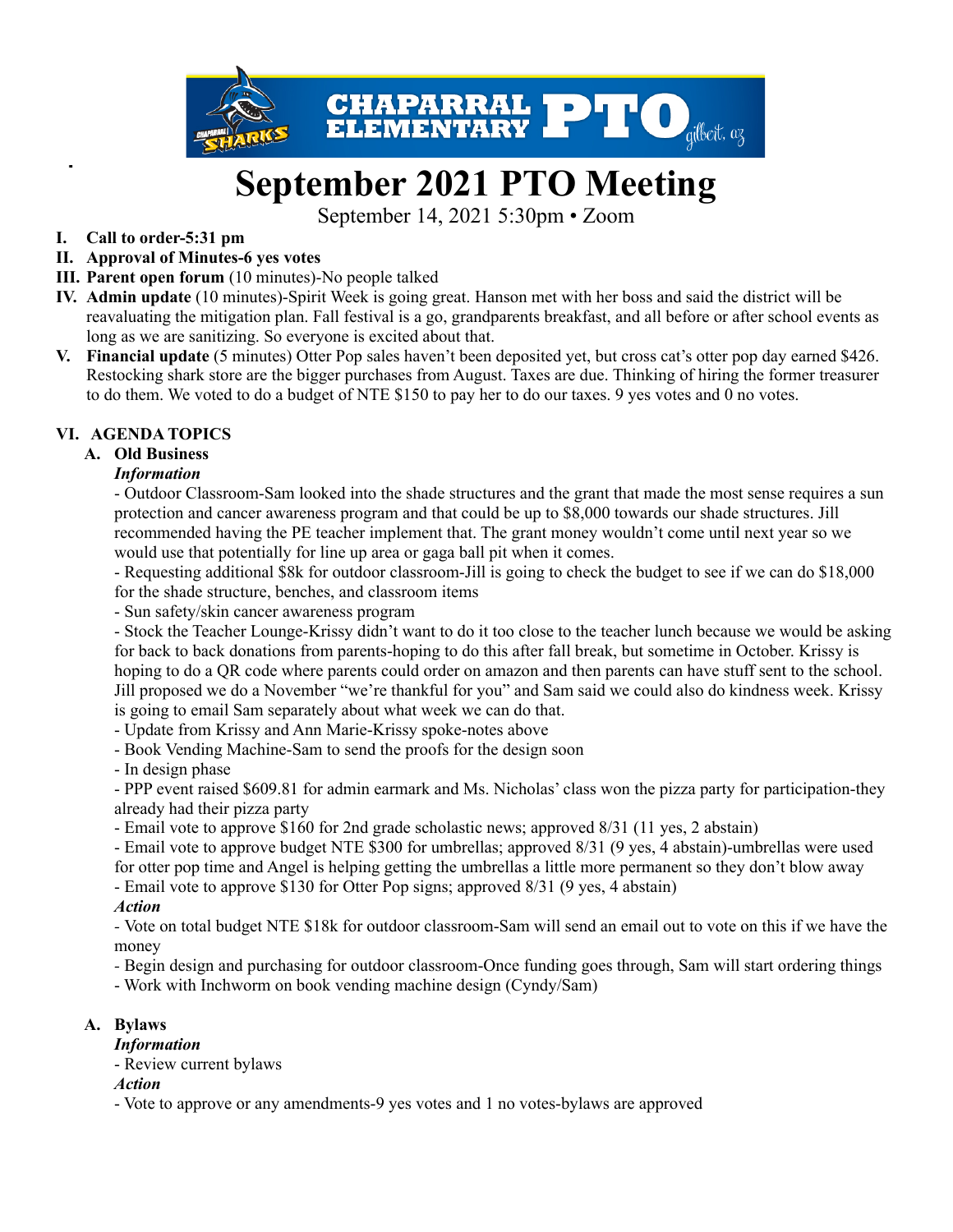- Sign bylaws and submit to district office (Sam)

#### **B. 2021-2022 Proposed Budget**

#### *Information*

- Presentation of 2021-2022 Proposed Budget

- Reminder at the close of this fiscal year, earmarks will not roll over into the next fiscal year. All unused money will revert back to general PTO funds unless approved by PTO on a case by case basis. This is a district request (not our decision) because of how we do our bookkeeping.

#### *Action*

- Send out an email to let teachers know about new Earmark rollover policy (Liasons)
- Vote to approve 2021-2022 budget-10 yes votes and 0 no votes
- Submit to District Office (Sam)

#### **C. Volunteer Email List**

#### *Information*

- Need collected contacts uploaded to MailChimp (Nikki/Sam?)-Sam is going to work with Nikki on this offline *Action*

- Send "welcome" email to all volunteer contacts with upcoming opportunities (Nikki)

#### **D. Teacher Social Committee Earmark**

#### *Information*

- Request for PTO to create an earmark and manage their account balance. Currently kept in a safe on property.
- 10% of vending machine sales goes to this committee; PTO will not be putting any funds into the earmark *Action*

-Vote to approve Teacher Social Committee earmark-10 yes votes and 0 no votes-this is approved

- Submit a W9 for vending machine sales

#### **E. Fundraising Chair update (Laura)**

#### *Information*

- Presentation of fundraising events and opportunities for Q1

Pura Vida bracelets-possibly in our school colors-they are \$3 to buy and we would most likely sell for \$6 a piece Trunk or Treat-Not possible to do

A chalk run

Movie night with big projector in the field

Pumpkin contest (but that already happens to most likely won't do that)

Minute to win it where people could pay to enter and then vote on certain things

Catching Frosty-December run

- Events allowed before and after school, if optional - outdoor encouraged

#### *Action*

- Select dates and planning committees for events as needed.---Sam and Laura will chat and narrow these down and keep us posted

\*\*\*Jenny wants to be on the emails

#### **F. Super Shark #1 - September 17**

### *Information*

- T-Shirts ordered with enough for next Super Shark as to reduce cost by \$1 per shirt

#### *Action*

- Pick up shirts from the front office, fold/roll shirts, label with students name and teachers name, deliver to front office by September 13th (Krissy and Ann Marie)---Krissy put them in the boxes and they are at school

## **G. Otter Pops - 10am-1:30pm**

#### *Information*

- We have plenty of otter pops for the next several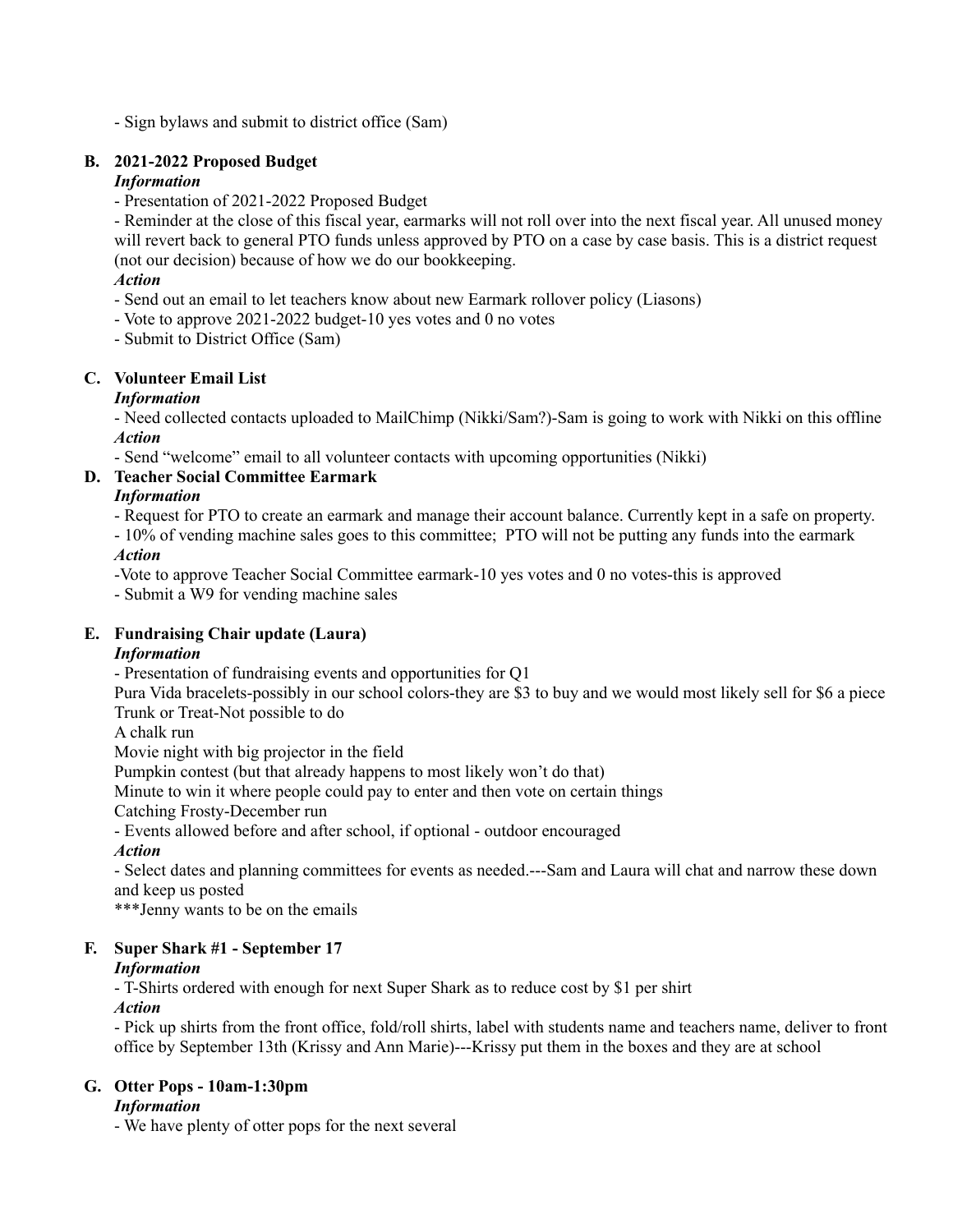- 8/25 made \$426.73 for cross-cat earmark, 9/8 made \$414.60 for Kindergarten earmark
- 9/22 need 1 volunteer for PM shift
- 10/13 need 1 volunteer for each shift

#### *Actions*

- Purchase more Otter Pops before they "go out of season" (Jill/Sam)
- Sign up for Otter Pop time slots as available

#### **H. T-Shirt Design Contest - September 15-24**

#### *Information*

- Contest for students to design the next Sharks Spirit shirt
- Submissions due 9/24, winners announced 10/11, shirts released for sale 10/22 at Grandparents Breakfast
- Winners: 1st free shirt & \$30 to Shark Store, 2nd \$30 to Shark Store, 3rd \$15 to Shark Store

#### *Actions*

- Promote for this school year on social media, e-alert, and flyers (Sam)
- Create store code and gift certificates for winner (Sam)

#### **I. Fall Appreciation Lunch - September 23**

#### *Information*

- Status update from Krissy and Ann Marie-\$250 donation towards lunch and then they are trying to keep it to \$250 if possible

- Food-soups, salads, and sandwiches (croissant sandwiches in half-a variety)
- Who is providing-Costco
- Delivery or pick up (ready for teachers by 10:15)
- Parent Donation Sign Up
- Volunteers needed:

- 3 decorating (9-10)-Ann Marie and Krissy would like to decorate the night before, 1 food pick up/set up

(9:45)-Krissy is wondering if they can store the sandwiches in the big lunch fridge, 1 clean up (4pm) *Actions*

- Confirm volunteers during meeting-Krissy will be there to setup-Sam is going to help and Jill is checking to see if she can help

# **J. Grandparent's Breakfast - October 22**

#### *Information*

- *-* Bagels, fruit, juice, milk, and coffee
- Get quote from Sam at Chartwells
- Volunteers needed:
- 10/21 3:00-4:00pm: 4 setup/decor
- 10/22 6:30-8:15am: 3 door greeters, 4 shark store, 3 food table greeters, 2 photo booth

#### *Action*

- Secure food and beverage (Krissy and Ann Marie)
- Create flyer previous version/template in Canva template doc (Krissy and Ann Marie)
- Create send volunteer signup to parents by 9/20 (Nikki)
- Start email and social media promotions by 9/20 (Sam)
- Copy and send flyers home by 10/13 (Krissy and Ann Marie)

# **K. Fall Spectacular - November 19 (Abby)**

#### *Information*

- Bingo with prize baskets (2 per grade level)
- Carnival games (7 created by PTO and run by teachers via signup)
- DJ (Ron Howard is reserved)
- Hayrides (\$850 for 3 hours) / Petting Zoo (\$200/hour)